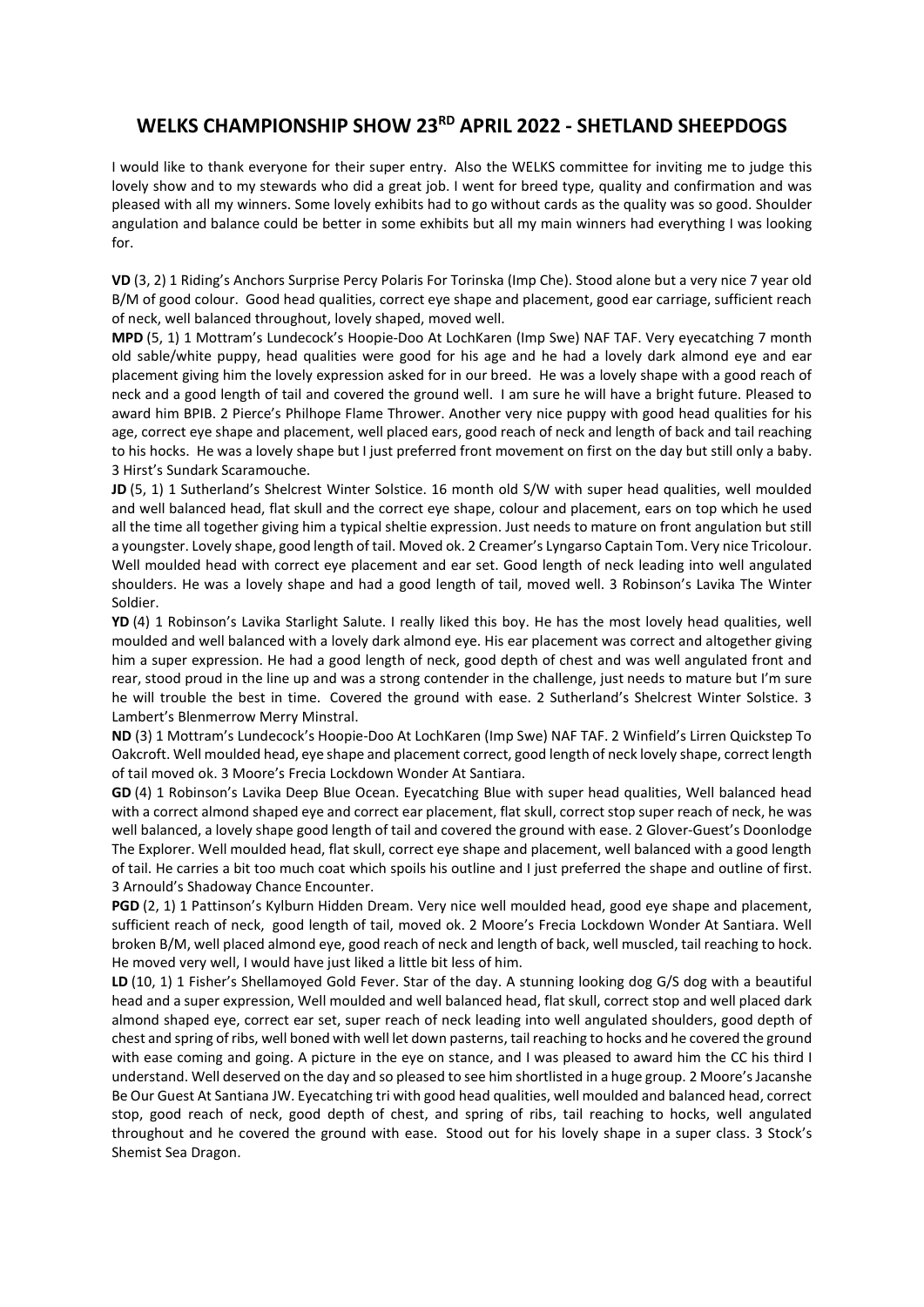OD (9) 1 Pearson's Ch Edglonian Golden Graham. Another eyecatching dog. Lovely S/W with a lovely well balanced well moulded head, super eye shape and placement, correct ear set which he used all the time. Good reach of neck leading into well angulated shoulders with a good depth of chest. He was well angulated with a good spring of ribs and length of back, tail reaching to hocks. Covered the ground with ease. A worthy Ch. Pleased to award him the RCC. 2 Stafford's Ch Rannerdale The Showmaster. Another favourite of mine who catches the eye, He is of super breed type with a lovely well moulded head, correct eye shape and ear placement, good depth of chest with a good reach of neck and length of back, tail reaching to hocks. Well balanced throughout and he moved well. I just preferred the outline and movement of 1 on the day but these two dogs could change places on another day. 3 Anderson's Se/Dk/Lt/Hu/Nl Ch Lundecocks Russian Dream EUW21. Sp Beg D (1) 1 Sutherland's Shelcrest Winter Solstice.

VB (9, 5) 1 Rossiter's Loranian Starlight Wonder. I have judged this girl before and she hasn't changed. 7 year old S/W lovely girl, well balanced well moulded head, super eye shape and placement, ears on top. Good depth of chest. Very good reach of neck, good length of back, tail reaching to hock. She is a stunning shape with a lovely coat. Well balanced throughout. Moved extremely well. Pleased to award her BVB & BVIB. 2 Hirst's Sundark Simply A Star. 8 year old tri girl who again stood out in this lovely class. She had a lovely well moulded and balanced head, correct eye shape and placement and a good ear set. Good angulation and she was a lovely shape and well balanced throughout. Covered the ground with ease. 3 Ritchie's Jaelis Mystique Reflection JW.

MPB (6) 1 Hayhurst's Edglonian Roxanne At Keycharm. 7 months old S/W. Very much a baby but a lovely head and a lovely eye shape and placement giving her a sweet expression, correct ear set, sufficient neck and good length of back, Tail reaching to hocks. Moved ok. 2 Hirst's Sundark Symphony In Suede. Another nice puppy of good quality. Tri of 7 months, nice head, correct eye shape and placement, ears set was good and she was a lovely shape. Good length of tail reaching to hocks. Moved ok. 3 Collett's Colmae Sundancer.

PB (6, 2) 1 Smith's Keimont Paris Is A Charmer. I loved the head and expression of this puppy. She had a very nice head, eye and ear set giving her the sweetest of expressions, Flat skull and ears on top which she used all the time. good depth of chest. Good length of back with tail reaching to hocks. Moved well and Showed non stop for her handler. Pleased to award BPB. 2 Attwood's Black Forest Of Terriwood. Another eye catching puppy with good head qualities, correct eye shape and placement, good ear carriage, sufficient reach of neck and length of back, she was a lovely shape when stood. I just preferred the movement of first on the day, but nevertheless, these two could change places on another day. 3 Winfield's Oakcroft Cosmic Flower.

JB (7) 1 Stafford's Rannerdale Queen Of The Dark.I have liked this Tri girl since first seeing her in the ring and was not disappointed. Her lovely head qualities, eye shape and ear set are all what I was looking for to give that sweet expression we ask for which we don't often see in a tri and when she stands and shows she commands attention and says 'Look at me'. Good reach of neck, angulation was very good and she was well balanced throughout, good spring of rib and length of body with tail reaching to her hocks. She should have a bright future and I was pleased to award her the RCC. 2 Smith's Keimont Paris Is A Charmer. 3 Bray's Jontygray Trice As Nice By Lianbray.

YB (4, 1) 1 Robinson's Lavika Lucid Dreams.Lovely blue with super head qualities, correct almond shaped eyes and placement of ears. Lovely reach of neck and angulation was very good. Good depth of chest and length of body, super colour and she moved around the ring with drive. She looked lovely in the challenge but on the day was just short of coat but she should have a bright future and I really liked her. 2 Redfern's Fernfarm Summer Romance. Very eyecatching S/W girl with very good breed type. Correct head qualities with a lovely well placed eye and good ear set which altogether created a lovely sweet expression. Well angulated, good depth of chest and good length of body with tail reaching to her hocks. Moved really well around the ring. 3 Craig's Shougies In The Mood At Drakeshyde.

NB (7, 1) 1 Waldron's Frecia Golden Times. Very pretty girl with a beautiful outline. I loved her head and expression, super shape and well angulated and a good reach of neck she was well balanced throughout and when settles should do well. For some reason she was in graduate class as well and was very apprehensive with the wind blowing so I couldn't assess her movement but very eye catching. Moved ok. 2 Winfield's Oakcroft Cosmic Flower. S/W girl. Good head qualities, very good reach of neck, good length of body and length of tail, well angulated and well balanced. Moved well. 3 Ritchie's Jaelis Mystique Reality.

GB (7) 1 Mottram's Lundecock's Theres No Limit At Lochkaren (Imp Swe). Lovely breed type. She has a lovely head and expression. Correct dark almond eye shape and placement, flat skull, good ear set giving her that typical expression we ask for in our breed, sufficient reach of neck, she was well angulated and balanced throughout, good length of tail and moved with drive. 2 Doyle's Sevenoaks Angel's Reflection, same applies a first. She is a lovely girl of very good breed type, super shape and correct angulation and balance, Covered the ground with ease, just preferred the finishing of first on the day. 3 Aurnold's Shadoway Charlotte Rose.